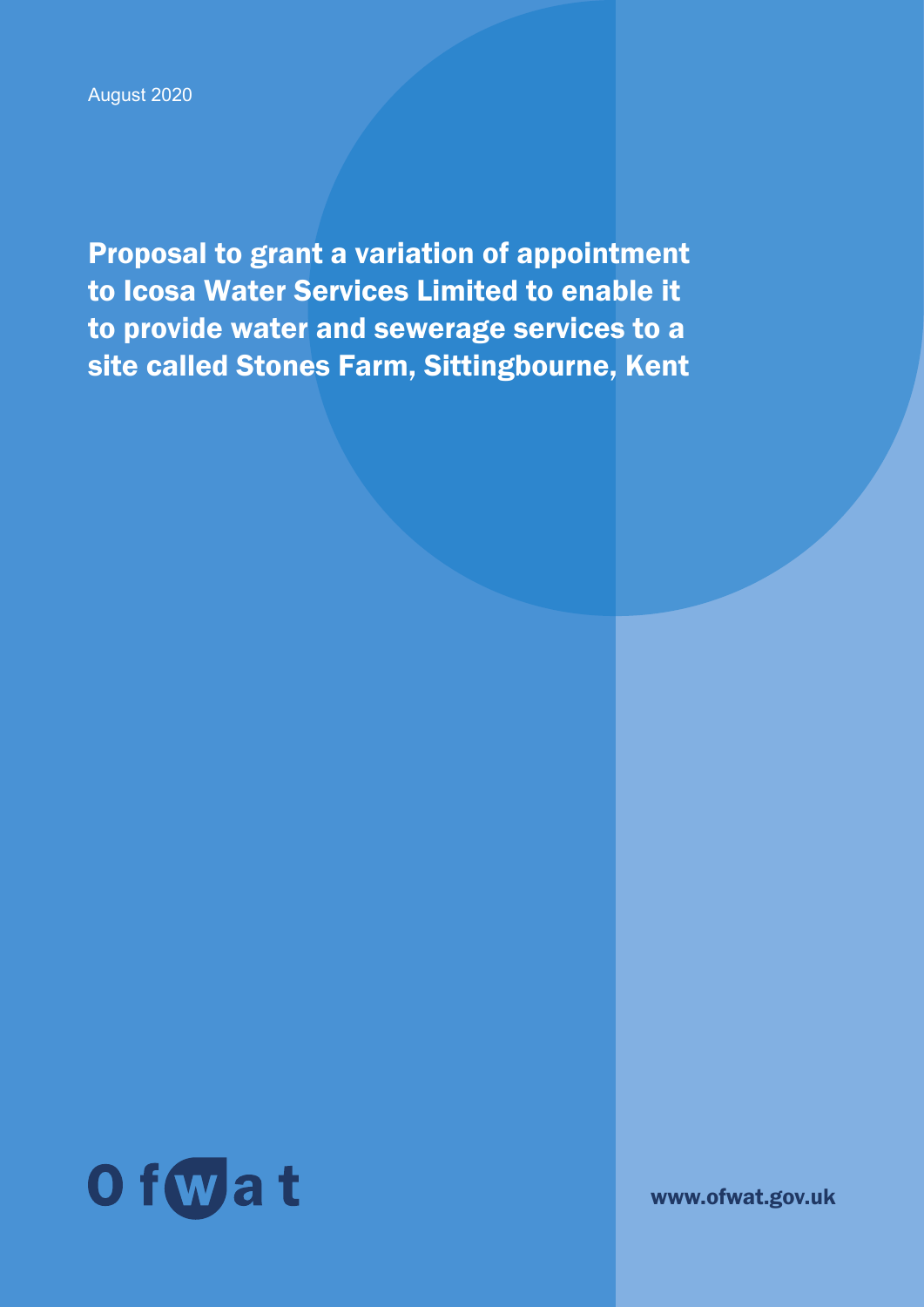# **Contents**

|    | 1. About this document                                | 3               |
|----|-------------------------------------------------------|-----------------|
|    | 2. The Site                                           | $\overline{4}$  |
|    | 3. The applicant                                      | 5               |
|    | 4. The proposal                                       | 6               |
|    | 5. Our approach to the assessment of this application | $\overline{7}$  |
|    | 6. The application                                    | 8               |
|    | 7. Conclusion and next steps                          | 11              |
| 8. | Site maps                                             | 12 <sub>2</sub> |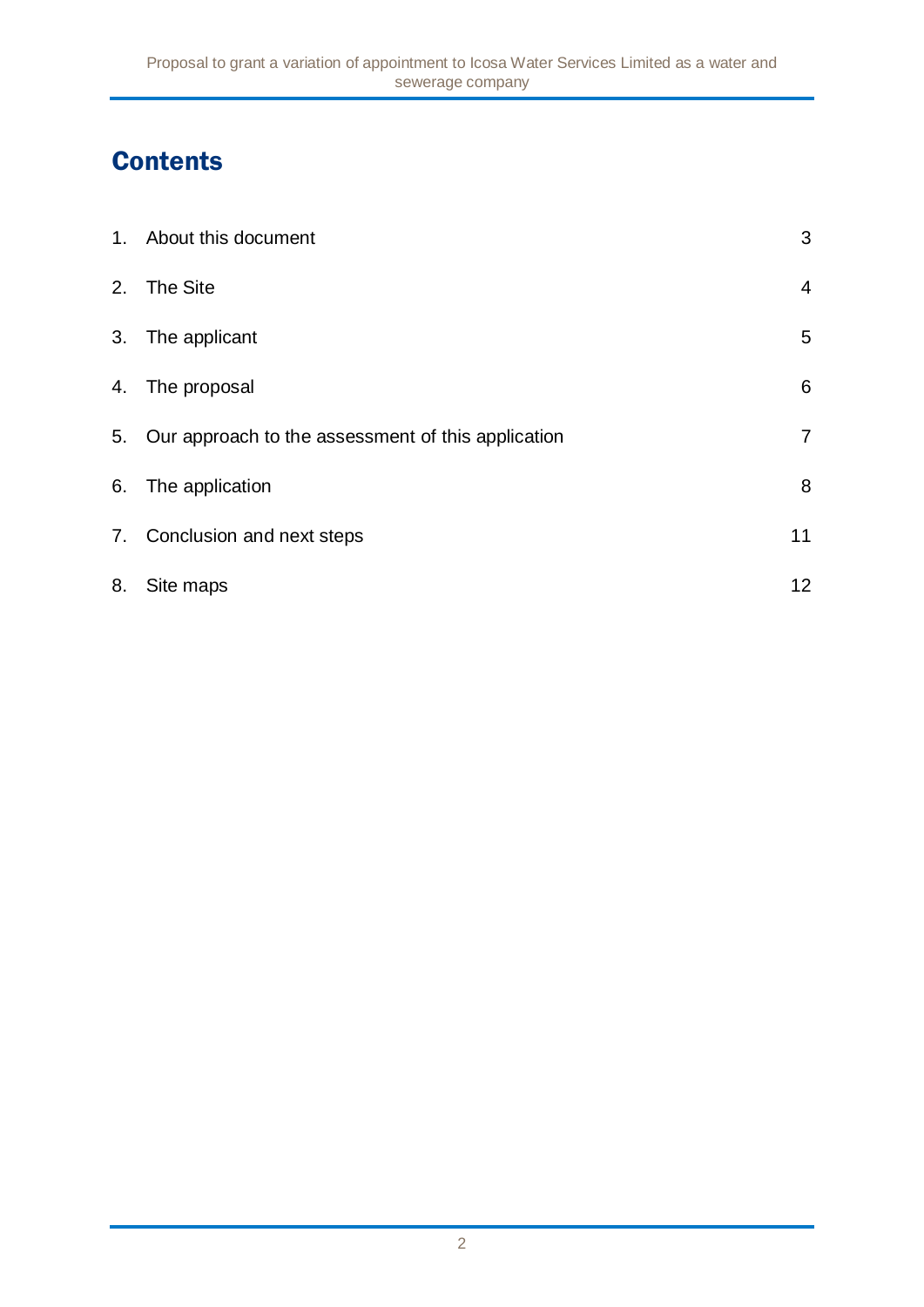# 1. About this document

We propose granting a variation of appointment to Icosa Water Services Limited ("Icosa Water") as a water and sewerage company and varying the appointments of South East Water Limited ("South East Water") as a water company, and Southern Water Services Limited ("Southern Water") as a sewerage company. This notice is a consultation on this proposal under section 8(3) of the Water Industry Act 1991 ("WIA91").

The consultation period will last for 28 days from the date of publication of this notice. After considering any representations submitted during the consultation period in response to this consultation notice, Ofwat will decide whether or not to grant the variation of appointment set out above.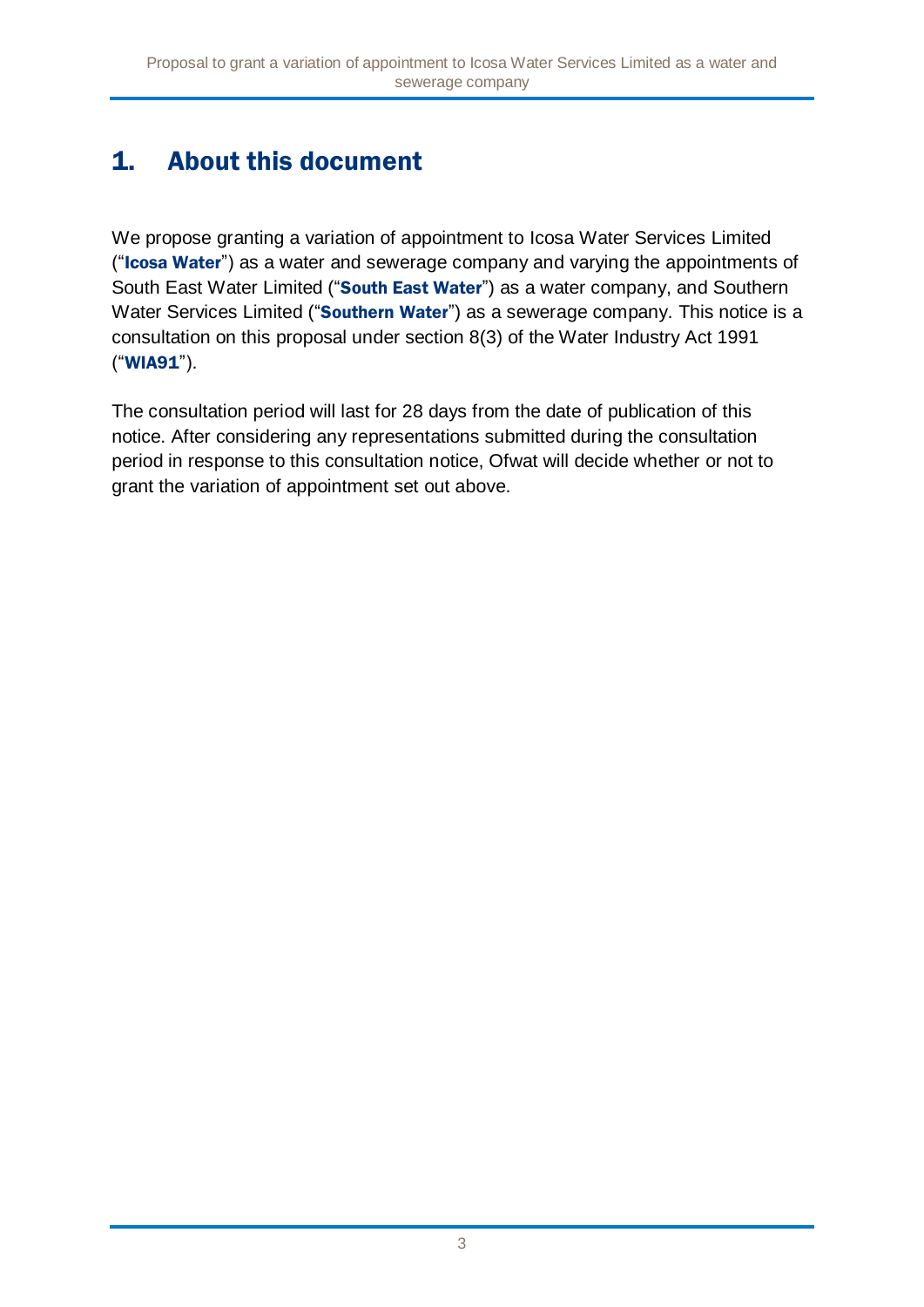## 2. The Site

Icosa Water has applied for a variation to its appointment to be able to provide water and sewerage services to a site called Stones Farm ("the Site"). Site boundary maps can be viewed in Section 8 of this document.

The Site is situated in Sittingbourne, Kent and is within the water supply area of South East Water and the sewerage services area of Southern Water.

When fully built, the Site will comprise of 600 residential customers. Icosa Water expects the Site to be completed by 2025.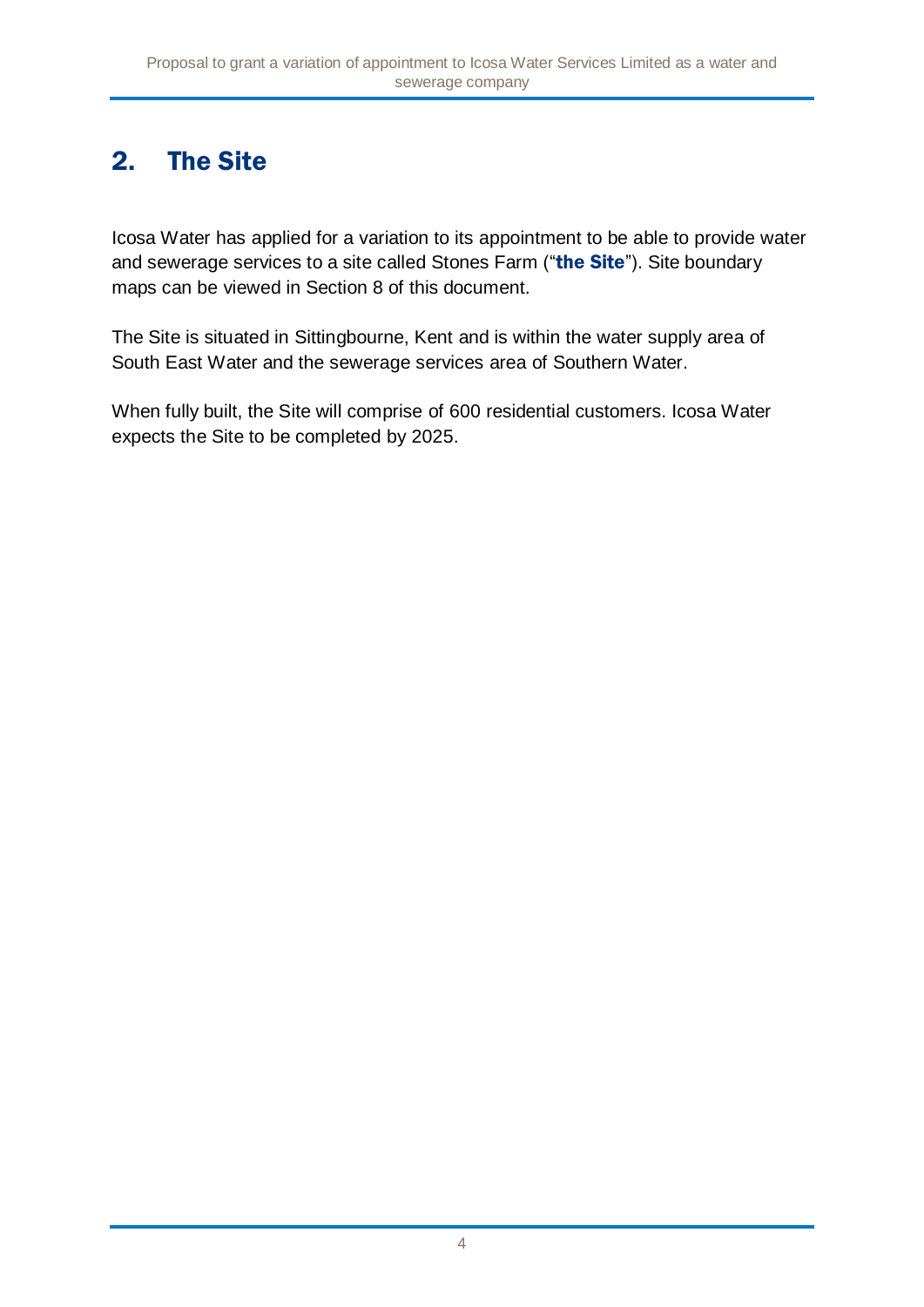# 3. The applicant

On 20 October 2016, Icosa Water Limited was appointed as a water and sewerage undertaker for a site called West Raynham in Norfolk. On 20 December 2016, Icosa Water (the applicant), who is a subsidiary of Icosa Water Limited, applied to take over the appointment for the West Raynham site under the consent criterion. Since then Ofwat has agreed to vary Icosa's areas of appointment so that it serves a further 43 sites for water and/or sewerage services. The register of new appointments and variations can be viewed [here.](http://www.ofwat.gov.uk/publication/register-of-new-appointments-and-variations-granted-to-date/)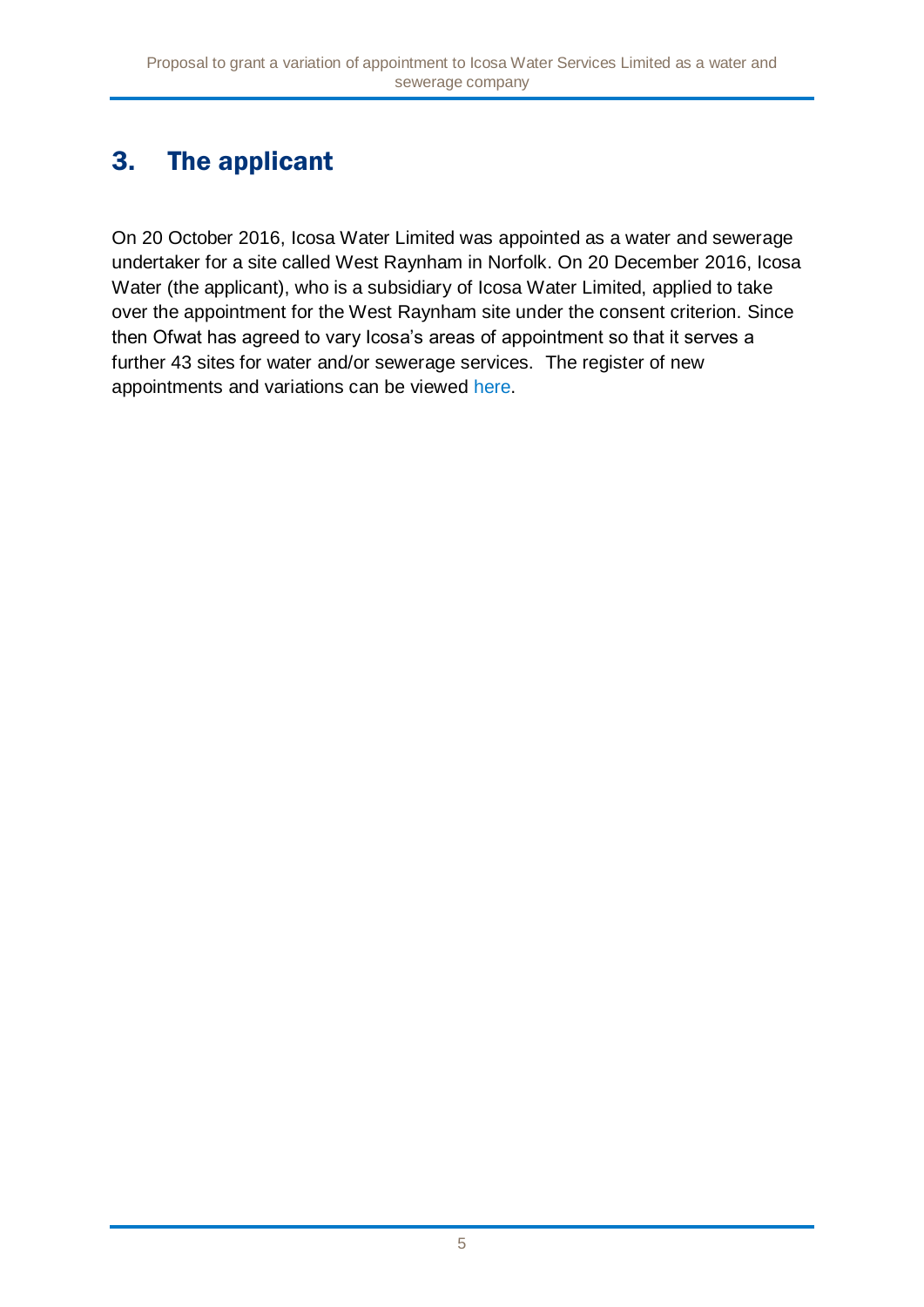## 4. The proposal

Ofwat proposes to:

- grant a variation of appointment to Icosa Water as a water and sewerage company to include the Site in its water supply and sewerage services area;
- vary the appointment of South East Water as a water company by excluding the Site from its water supply area; and
- vary the appointment of Southern Water as a sewerage company by excluding the Site from its sewerage services area.

By means of the above, Icosa Water will become the water supply and sewerage services provider for the Site.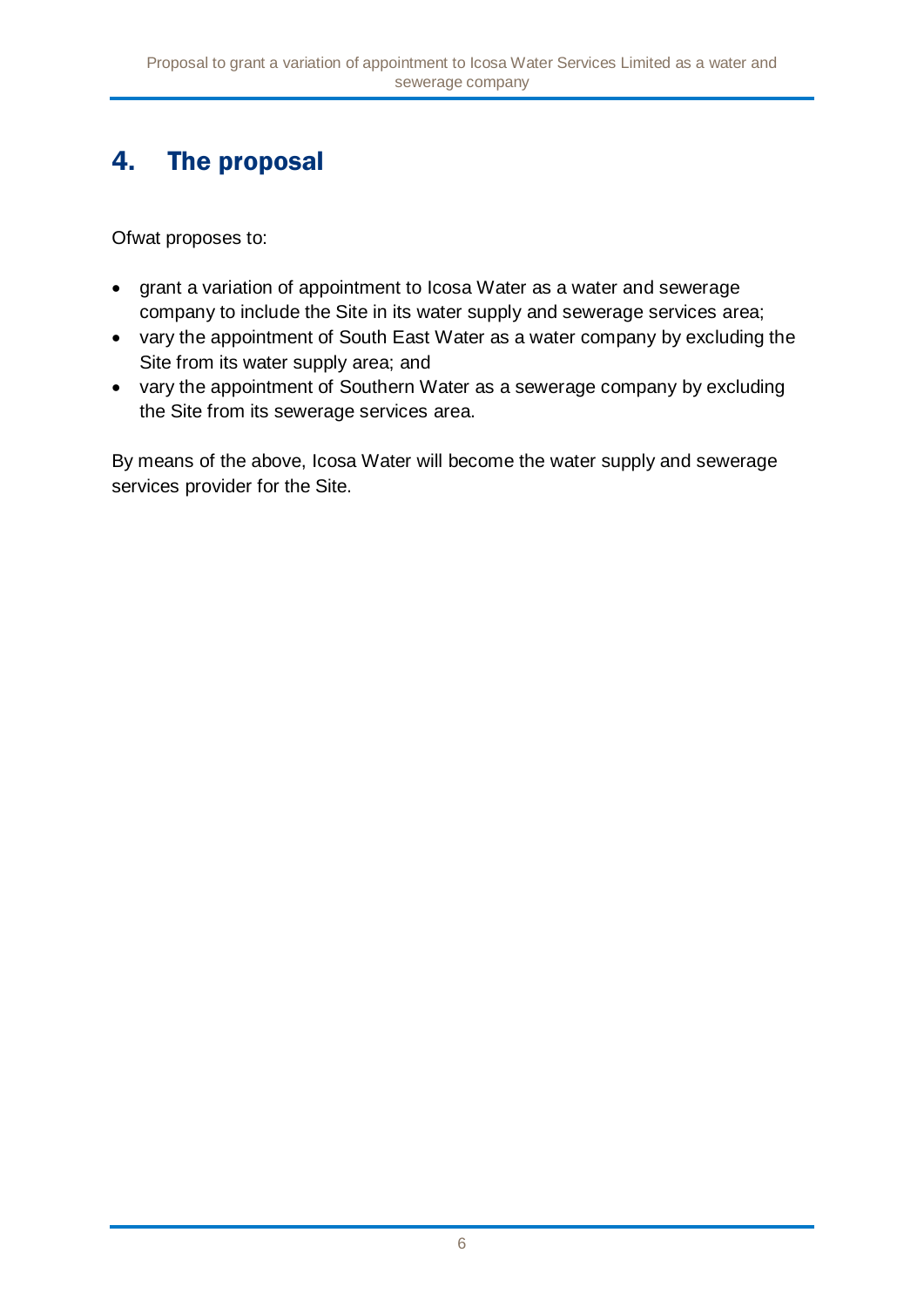### 5. Our approach to the assessment of this application

The new appointment and variation mechanism, set out in primary legislation,<sup>1</sup> provides an opportunity for entry and expansion into the water and sewerage sectors by allowing one company to replace the existing appointee as the provider of water and / or sewerage services for a specific area. This mechanism can be used by new companies to enter the market and by existing appointees to expand their businesses.

When considering applications for new appointments and variations, Ofwat operates within the statutory framework set out by Parliament, including our statutory duty to protect consumers, wherever appropriate by promoting effective competition. In particular, in relation to unserved sites, we consider that we must ensure that the future customers on a site – who do not have a choice of supplier – are adequately protected. When assessing applications for new appointments and variations, the two key policy principles we apply are that:

- customers, or future customers, should be no worse off than if the site had been supplied by the existing appointee; and
- Ofwat must be satisfied that an applicant will be able to finance the proper carrying out of its functions as a water and/or sewerage company.

We clarified these two policy principles in February 2011, and updated them more recently, when we published our new appointments and variations – policy [\(2015](https://www.ofwat.gov.uk/publication/new-appointments-variation-policy/) and [2019\)](https://www.ofwat.gov.uk/publication/conclusions-on-nav-policy-statement/) and process [\(2018\)](https://www.ofwat.gov.uk/wp-content/uploads/2018/08/NAV-application-process-guidance-Sep-18.pdf) documents. In December 2015, we published our ['Statement on our approach for assessing financial viability of applications for new](https://www.ofwat.gov.uk/wp-content/uploads/2015/12/pap_pos20121112navfinance.pdf)  [appointments and variations'.](https://www.ofwat.gov.uk/wp-content/uploads/2015/12/pap_pos20121112navfinance.pdf) This states that we will adopt a company-based assessment of financial viability, rather than a detailed site-based assessment, where it is appropriate to do so.

When we assess whether customers will be no worse off as a result of the appointment, we not only consider the customers on the site but also the generality of customers – i.e. customers of the existing provider and customers more generally across England and Wales, who in our view benefit from the effective operation of the new appointment and variation mechanism.

<sup>-</sup> $1$  The legal framework for new appointments is set out in the WIA91. Section 7 of the WIA91 sets out the criteria by which an appointment or variation may be made. Section 8 sets out the procedure for making that appointment or variation.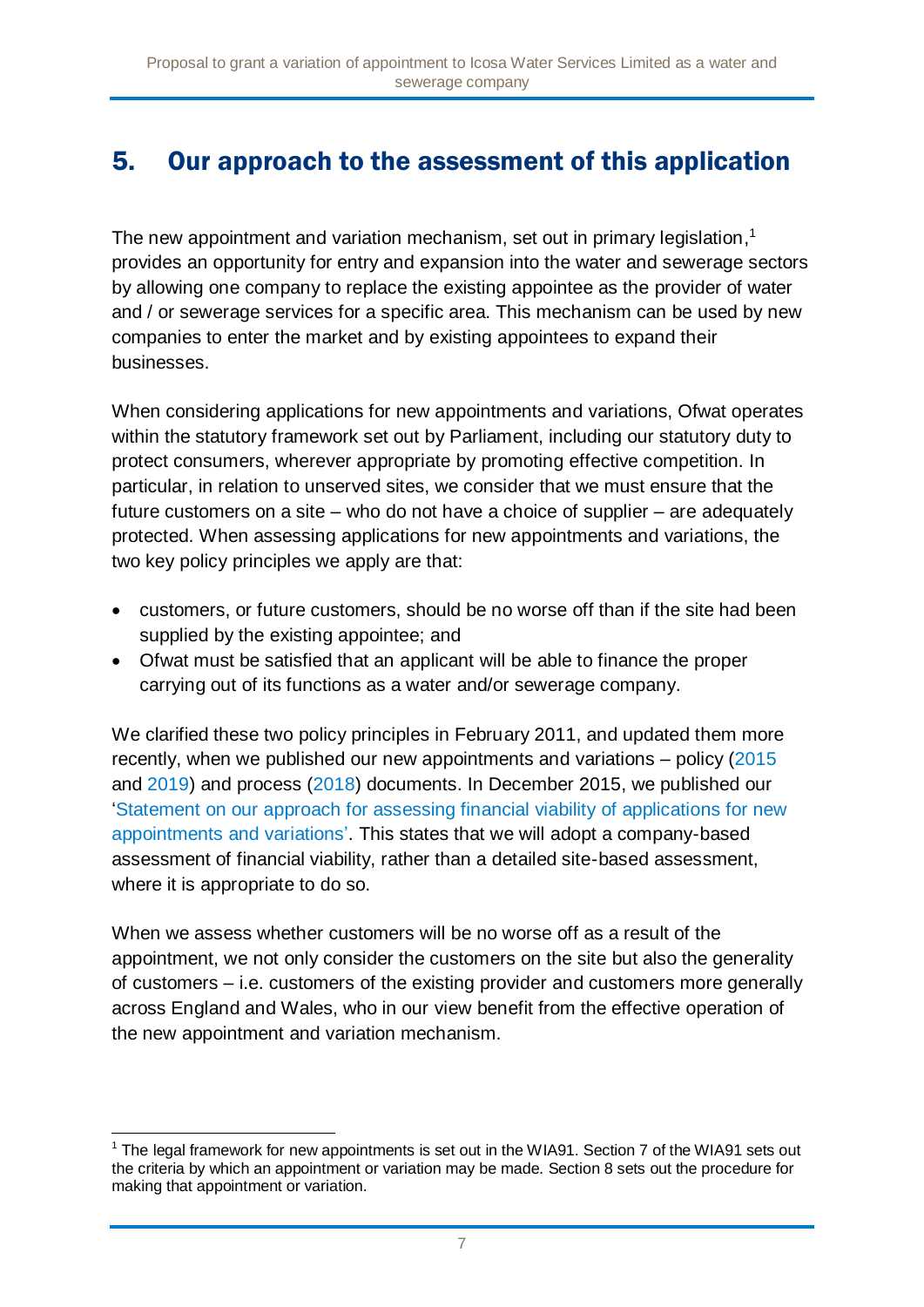## 6. The application

Icosa Water has applied to be the water supply and sewerage company for the Site under the unserved criterion, set out in section 7(4)(b) of the WIA91.

### 6.1 Unserved status of the Site

To qualify under the unserved criterion, an applicant must show that at the time the appointment is made, none of the premises in the proposed area of appointment is served by the existing appointee.

Icosa Water has shared letters from South East Water and Southern Water confirming that to their knowledge the Site is unserved. Given the information provided by the application and the incumbent companies we are satisfied that the Site may be considered unserved.

#### 6.2 Protecting customers

Ofwat acts to protect consumers, especially those who are unable to choose their supplier. In assessing applications to supply new development sites, Ofwat acts on behalf of both existing customers as well as potential new customers who are not yet on site, to protect their interests. The fact that future customers on a site have not directly chosen their supplier is not a position unique to new appointments and variations – only business, charity and public sector customers ("**Business Customers**") in England and Wales are able to choose their supplier.<sup>2</sup>

Recognising this, our assessment of an applicant's proposals includes analysis of its plans to ensure customers will be at least no worse off in terms of their annual bills and levels of service than if they had been supplied by the existing appointee in whose geographical area the relevant site sits.

<sup>-</sup> $2$  The maiority of Business Customers where the area of the relevant appointed company is not wholly or mainly in Wales (and whose premises are, or are likely to be, supplied with at least 50 Ml where the relevant area is wholly or mainly in Wales) have been able to effectively switch suppliers of water and/or sewerage since 1 April 2017.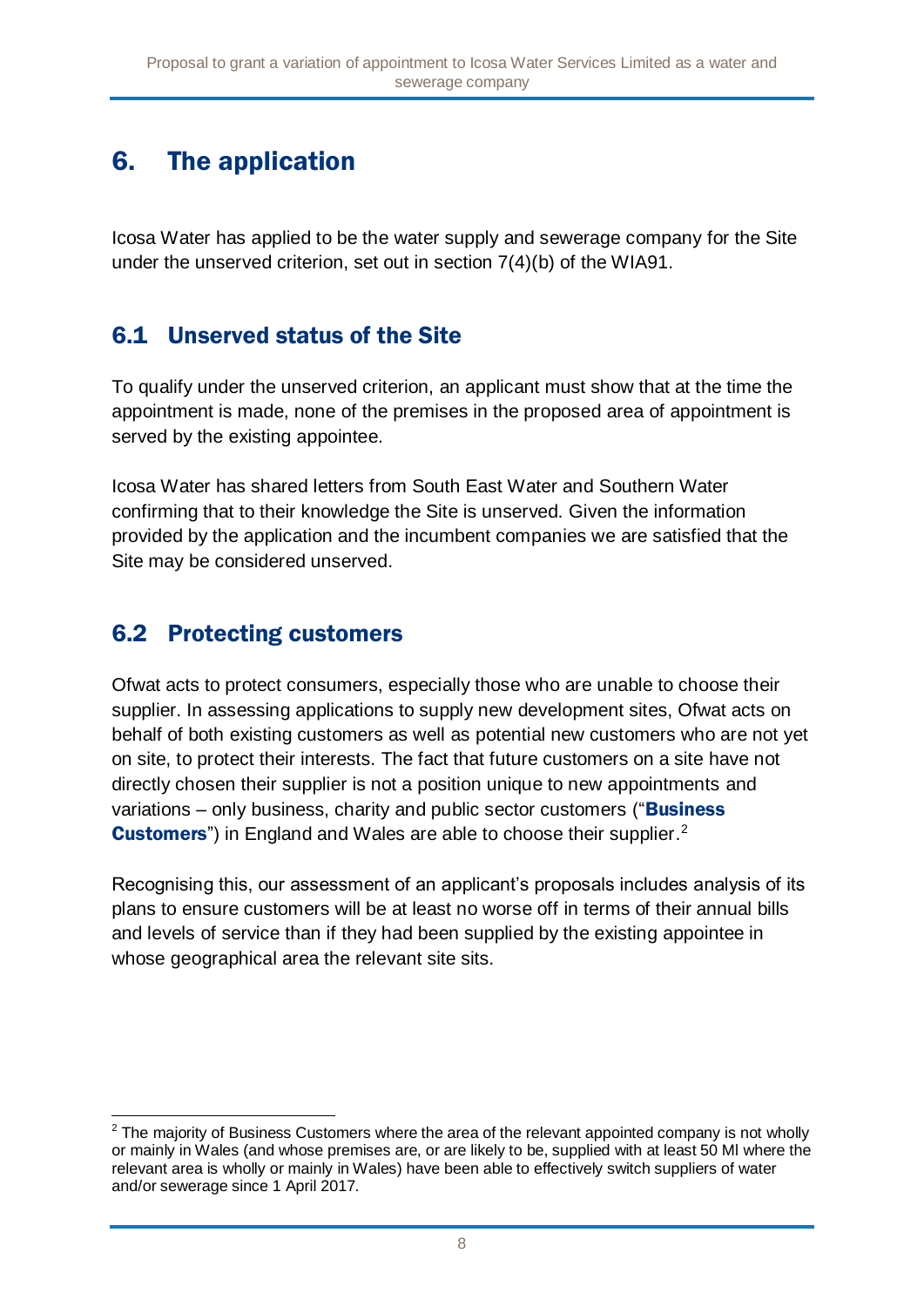### 6.3 Price

Icosa Water customers will be no worse off as Icosa Water will be matching South East Water and Southern Water's charges. Icosa Water will not offer a discount.

### 6.4 Levels of service

Every appointee is required under its licence conditions to publish and make available the Core Customer Information for its household customers. We have assessed Icosa Water's proposed Customer Code of Practice, and our view is that it is of an appropriate standard. Our view is that customers on the Site would be no worse off in relation to the scope of Icosa Water's proposed Customer Code of Practice than they would be if South East Water or Southern Water were to be the customers' water supply or sewerage services provider's respectively.

#### 6.5 Site owner choice

Icosa Water has the consent of Chartway Group, to become the water supply and sewerage services provider for the Site.

#### 6.6 Environment Agency ("EA") and Drinking Water Inspectorate ("DWI")

We take the views of these organisations into account before progressing to formal consultation on an application for a new appointment or variation. Both the EA and DWI informed us that they are content for us to consult on this application.<sup>3</sup>

#### 6.7 Incumbent's existing customers

In considering whether customers will be no worse off, we also considered the potential effects of this variation on the prices that South East Water and Southern Water's existing customer base may face.

The calculation necessarily depends on a range of assumptions, and there are clearly difficulties involved in quantifying the effect. It is therefore necessary to use a

<sup>-</sup> $3$  The Environment Agency and the Drinking Water Inspectorate will also be formally consulted on the proposals, as they are on the list of organisations which must be formally consulted as set out in section 8(4)(b) of WIA91.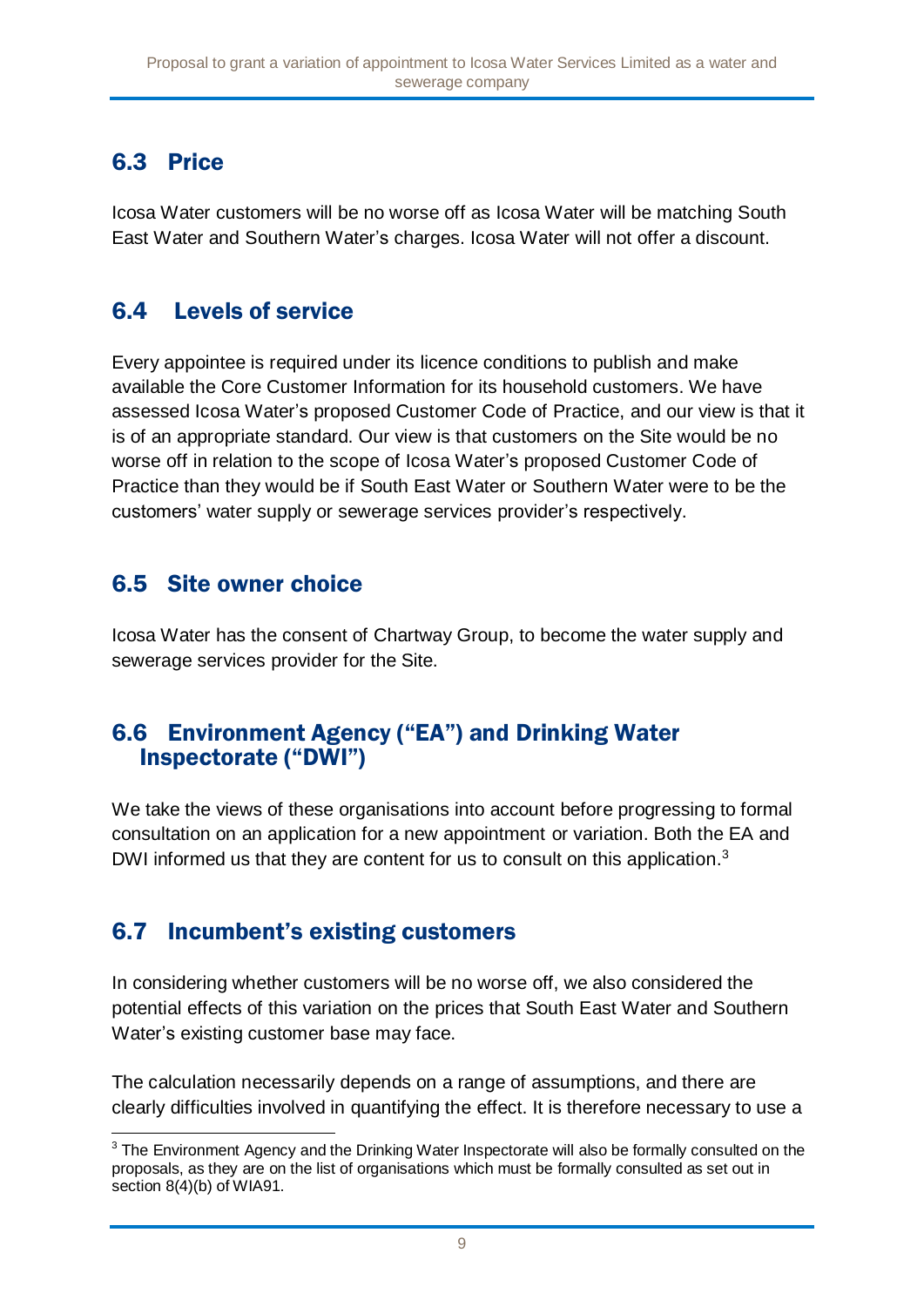simplified set of figures. We have expressed the effect in 'per bill' terms to try to quantify the possible effect in an easily understandable way.

We have assessed the potential magnitude of this impact by comparing how much South East Water and Southern Water might have expected to receive in revenue from serving the Site directly, were they to serve the Site, with the revenues they might expect from the proposed arrangement with Icosa Water.

We estimate a potential £0.011 increase on the water bills of existing South East Water customers, and a potential £0.003 increase on the sewerage bills of existing Southern Water customers if we grant this variation to Icosa Water. This is once the Site is fully built out.

This estimate does not take into account the potential spill-over benefits to customers arising from dynamic efficiencies achieved as a result of the competitive process to win sites.

Therefore we consider that granting this variation to Icosa Water would have a very small financial impact on customers' bills and could have potential benefits for customers.

#### 6.8 Ability to finance and properly carry out its functions

We have a statutory duty to ensure that efficient appointees can finance the proper carrying out of their statutory functions. When a company applies for a new appointment or variation, it must satisfy us that it is able to carry out all of the duties and obligations associated with being an appointed water or sewerage company.

Following our review, which considered our standard analysis and the specific risks associated with the Site, we have concluded that in all scenarios we have considered, the Site is able to demonstrate that its expected revenues will cover its expected operating costs. We are satisfied that the financial security Icosa Water will have in place meets our minimum requirements.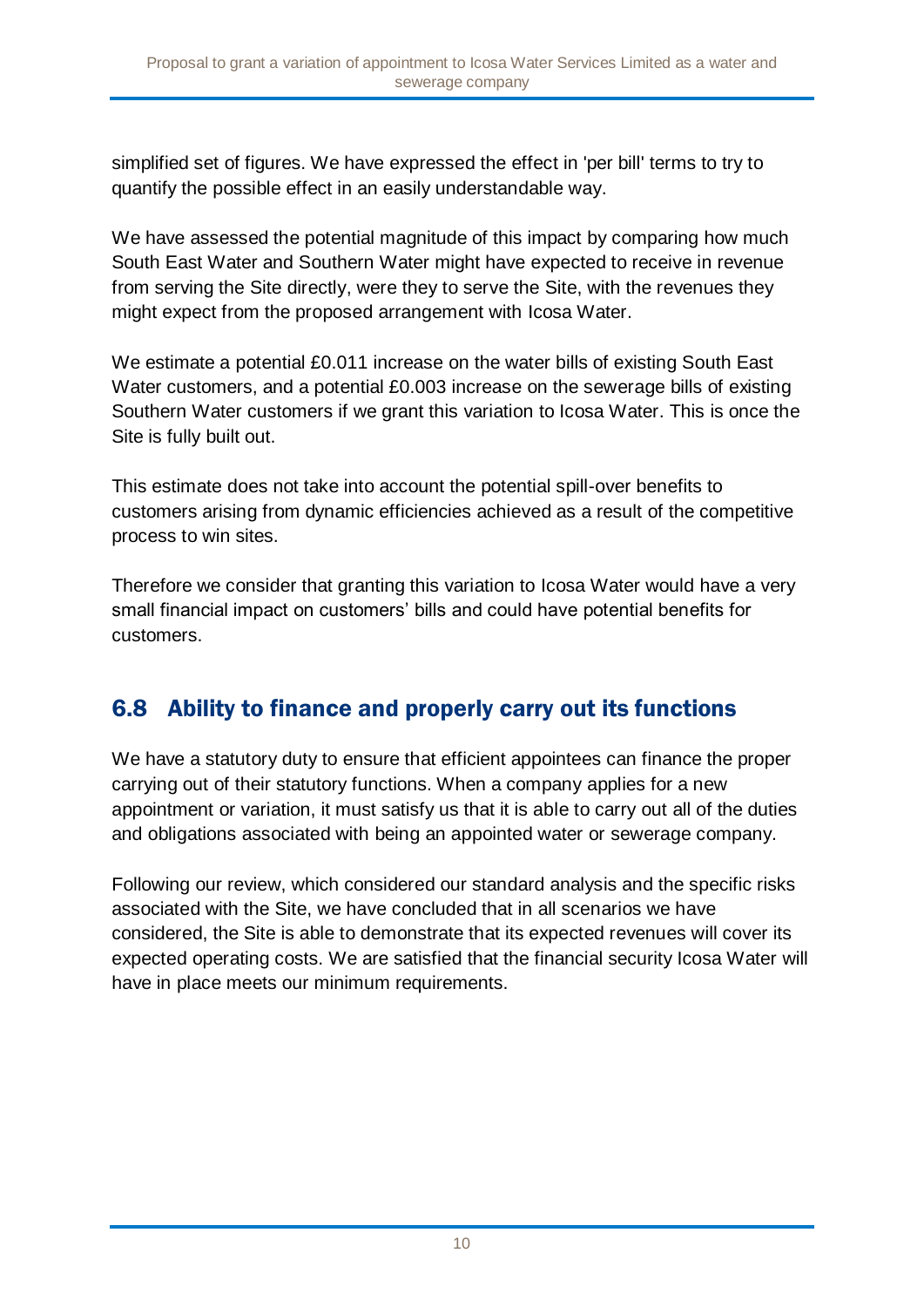## 7. Conclusion and next steps

In assessing Icosa Water's application, we have considered the general benefits of new appointments. Our view is that our two key policy principles would be met in this case, as customers would be no worse off, and Icosa Water would be able to finance, and carry out, its functions. We have also considered the effects of granting the proposed variation on the existing customers of South East Water and Southern Water.

We are currently minded to grant the variation under the unserved criterion. We are consulting on our proposal to do so.

#### Where to send submissions

Any person who wishes to make representations or objections with respect to the application should do so in writing to Chris Daly at Centre City Tower, 7 Hill Street, Birmingham, B5 4UA or by email at [chris.daly@ofwat.gov.uk.](mailto:chris.daly@ofwat.gov.uk)

Representations must be received by Ofwat no later than 17.00 hours on 3 September 2020. Further information about how to make representations or objections, including information on the treatment of confidential information, can be obtained from Ofwat at the above address or at [http://www.ofwat.gov.uk/foi/.](http://www.ofwat.gov.uk/foi/)

Ofwat will only use the information you have provided for the purpose of this consultation. We will retain your information in accordance with Ofwat's retention schedule and will not share with third parties unless we have a legal obligation to do so. For further information please see Ofwat's Privacy Policy in our Publication [Scheme.](http://www.ofwat.gov.uk/publication/privacy-policy/)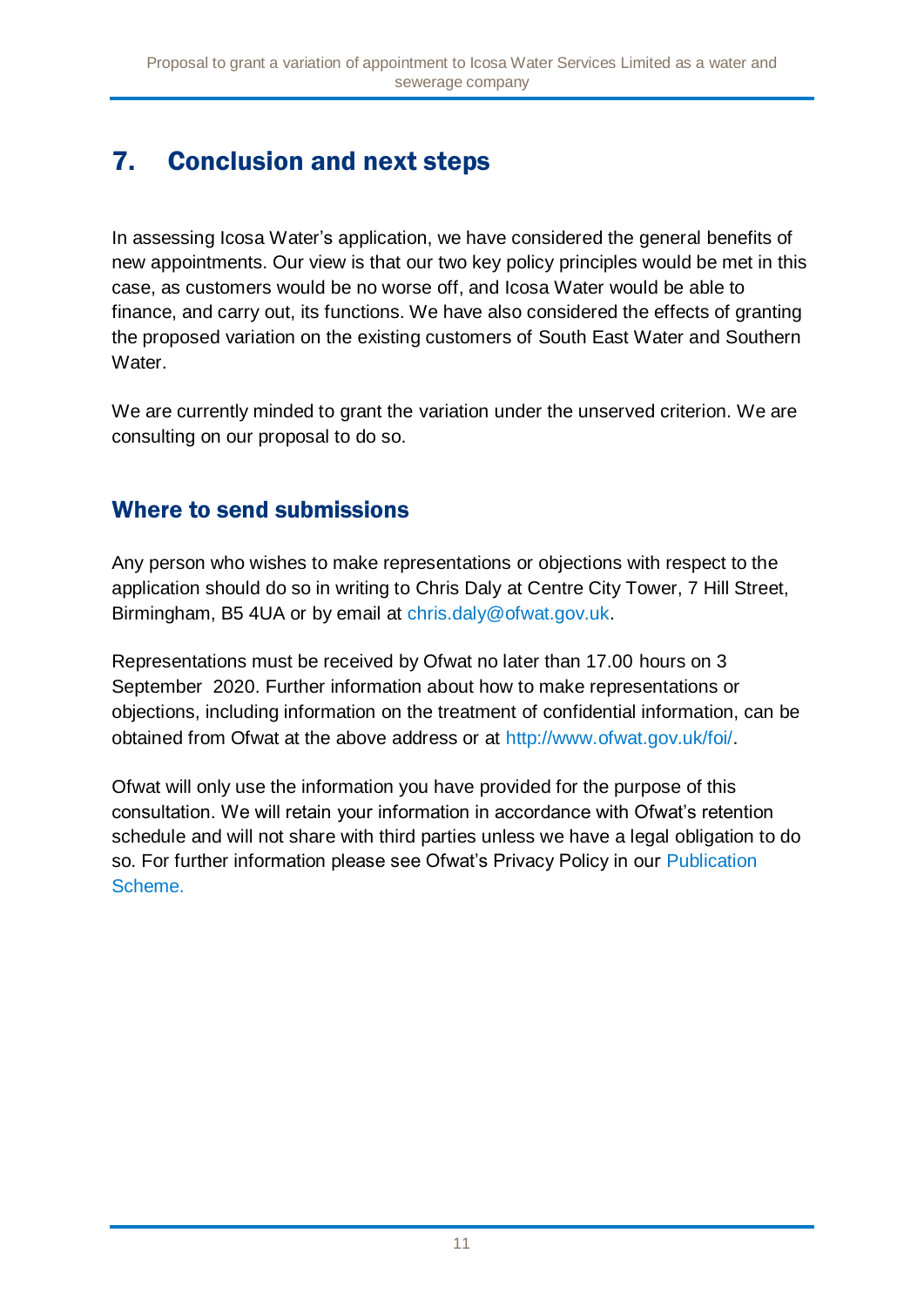### 8. Site maps